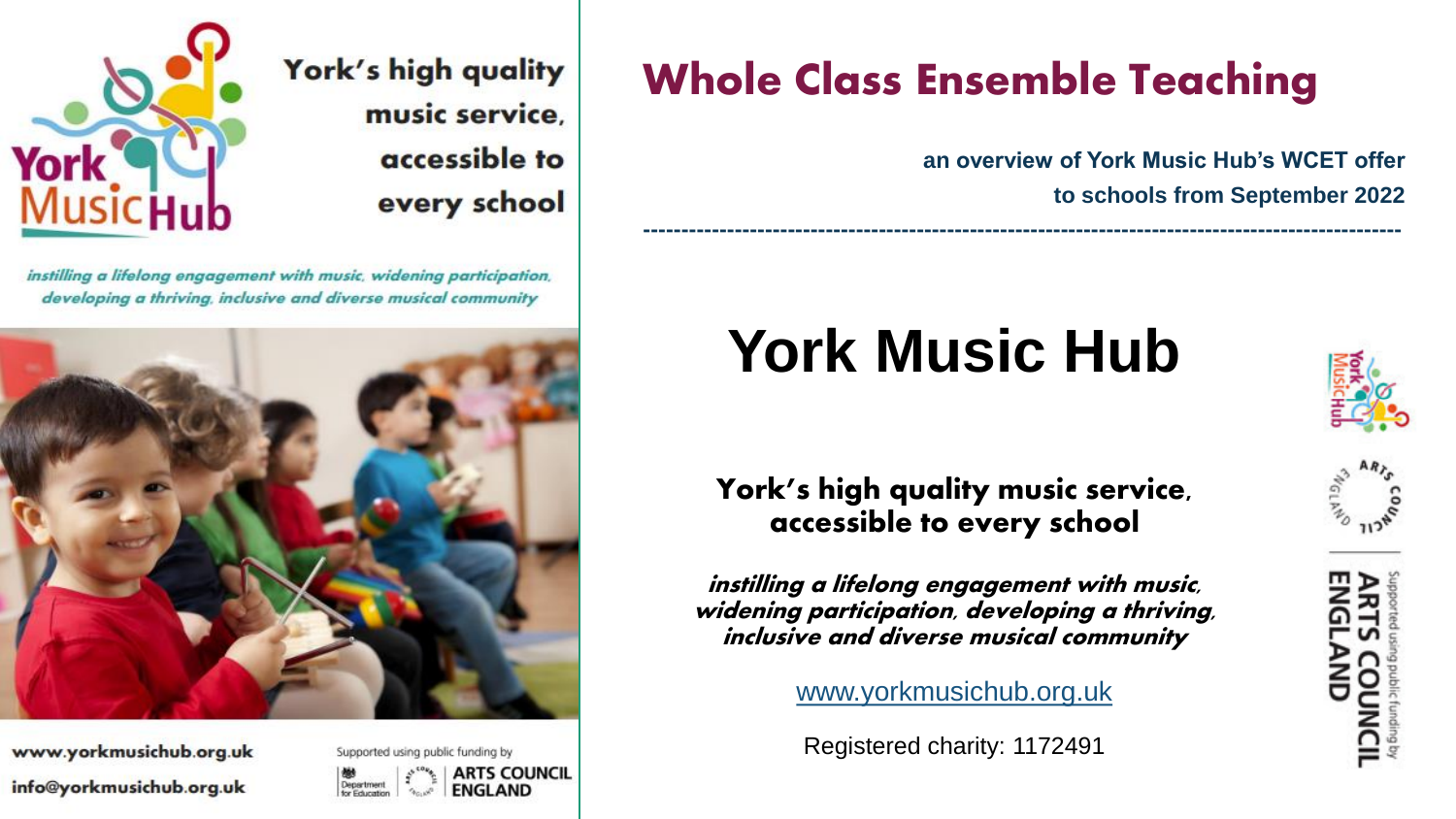## **A few words about York Music Hub**

York Music Hub (YMH) was established in 2017 as a CIO (Charitable Incorporated Organisation) to provide and sustain musical diversity and excellence and to enhance the education, life experience and self confidence of children and young people in York through music making. We are funded by the Department for Education and managed by the Arts Council England (ACE). YMH is part of a national network of music education hubs working with more than a million children and young people. Our grant from the Arts Council is conditional upon the delivery of the National Plan for Music Education which was established so that children from all backgrounds and every part of England should have the opportunity to learn a musical instrument, to make music with others, to learn to sing, and to have the opportunity to progress to the next level of excellence if they wish to.

Our priorities through our commissioning and in-house delivery model are:

*Engagement:* To involve more children and young people in making music, and to work with partners in promoting a varied range of music opportunities *Quality:* To raise standards and improve the quality of music making in the city and to maintain a high level of safeguarding *Performance:* To provide more opportunities for performance to showcase talent and reach a wider audience *Support:* To develop a more widely understood package of support for schools and other providers in the city *Branding:* To increase awareness of the Hub and its role in promoting music education in the city *Planning*: To gather and use data more effectively to improve needs analysis and inform planning

### **Whole Class Ensemble Teaching – the Hub's programme from September 2022**

The government's National plan for Music Education states that every child should have the opportunity to learn a musical instrument, at no additional cost to the individual, through whole class ensemble teaching (WCET).

Learning an instrument in the classroom at primary school is for many children the very first step in their musical journey. WCET is ideal for children from Y4 upwards, although the programme can work very well for younger year groups using more age-appropriate instruments.

At York Music Hub, we aim for our WCET programme offer to develop on a teaching model that the Hub's tutor delivers in collaboration with the class teacher. We very much look forward to providing dynamic musical opportunities in the classroom, in tune with the requirements and aspirations of each school, and having a positive impact on learning across the curriculum.